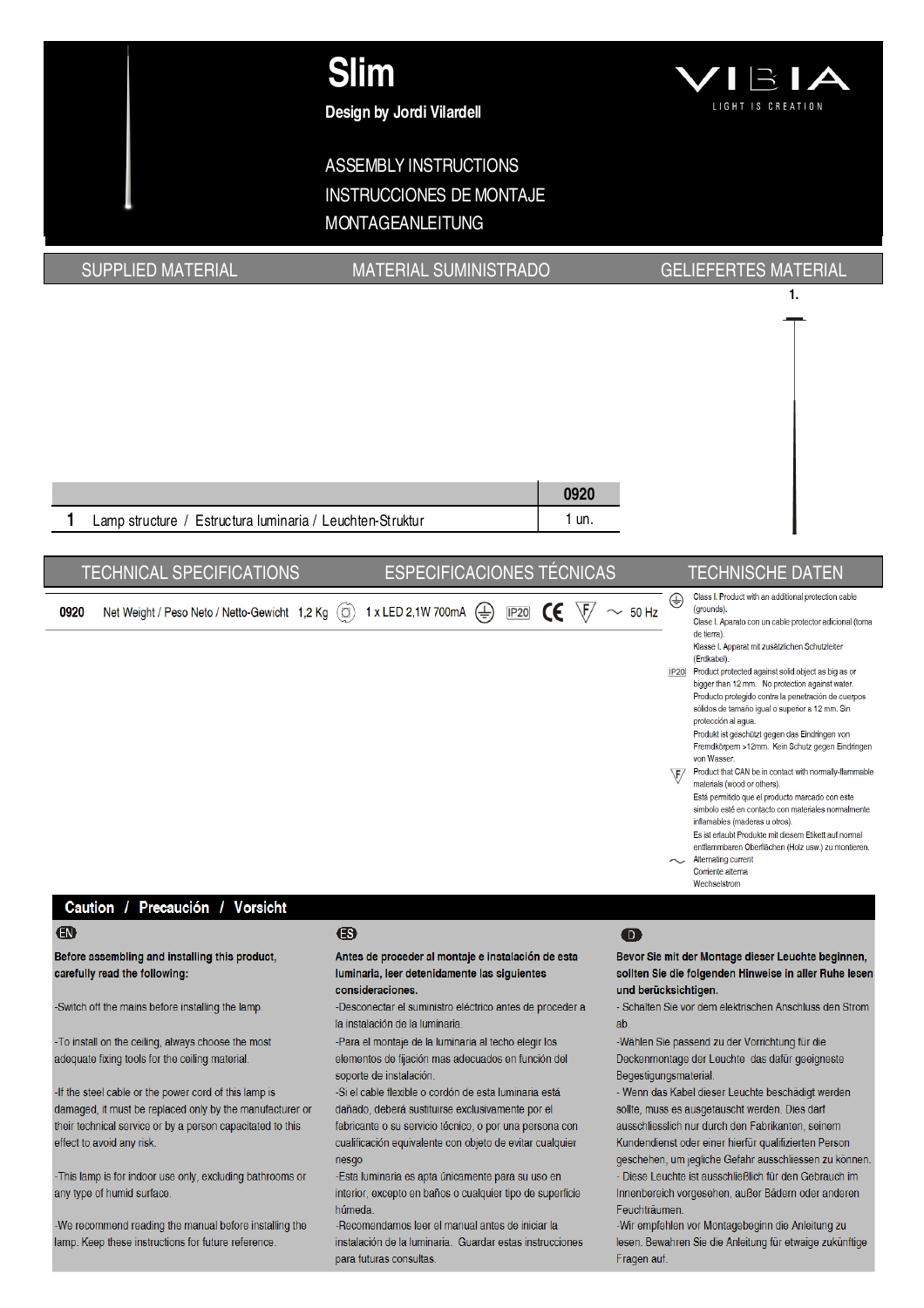

# **2** D $\boldsymbol{o}$  $\omega$

### EN

#### **IMPORTANT NOTICE:**

**Switch of the mains before installing the lamp.**

**1.** Unscrew the two screws (A) and disconnect the fast-on (B) to separate the spotlight (C) from the installation case (D).

**2.** Run the cable from the mains through the hole in the middle. Fix the plate (D) to the ceiling with suitable screws and plugs (not supplied).

# ES

#### **IMPORTANTE:**

**Desconectar el suministro eléctrico antes de realizar la instalación de la luminaria.**

**1.** Desenroscar los dos tornillos (A) y desenchufar la regleta (B) para liberar el conjunto (C) de la caja de anclaje (D).

**2.** Después de pasar el cable de su instalación eléctrica a través del orificio central, fijar el plato (D) al techo utilizando los tornillos y tacos mas adecuados (no suministrados).

# $\bullet$

**WICHTIG:** 

**Schalten Sie den Strom ab bevor Sie die Leuchtenmontage realisieren.** 

**1.** Lösen Sie die beiden Schrauben (A) und ziehen Sie die Steckklemme (B) heraus um die Abdeckplatte (C) von der Deckenbasis (D) zu trennen. **2.** Führen Sie nun die Kabel Ihrer Installation durch die sich in der Mitte befindende Öffnung. Montieren Sie den Leuchtenteller (D) mit passenden (nicht mitgelieferten) Schrauben und Dübeln an der Decke.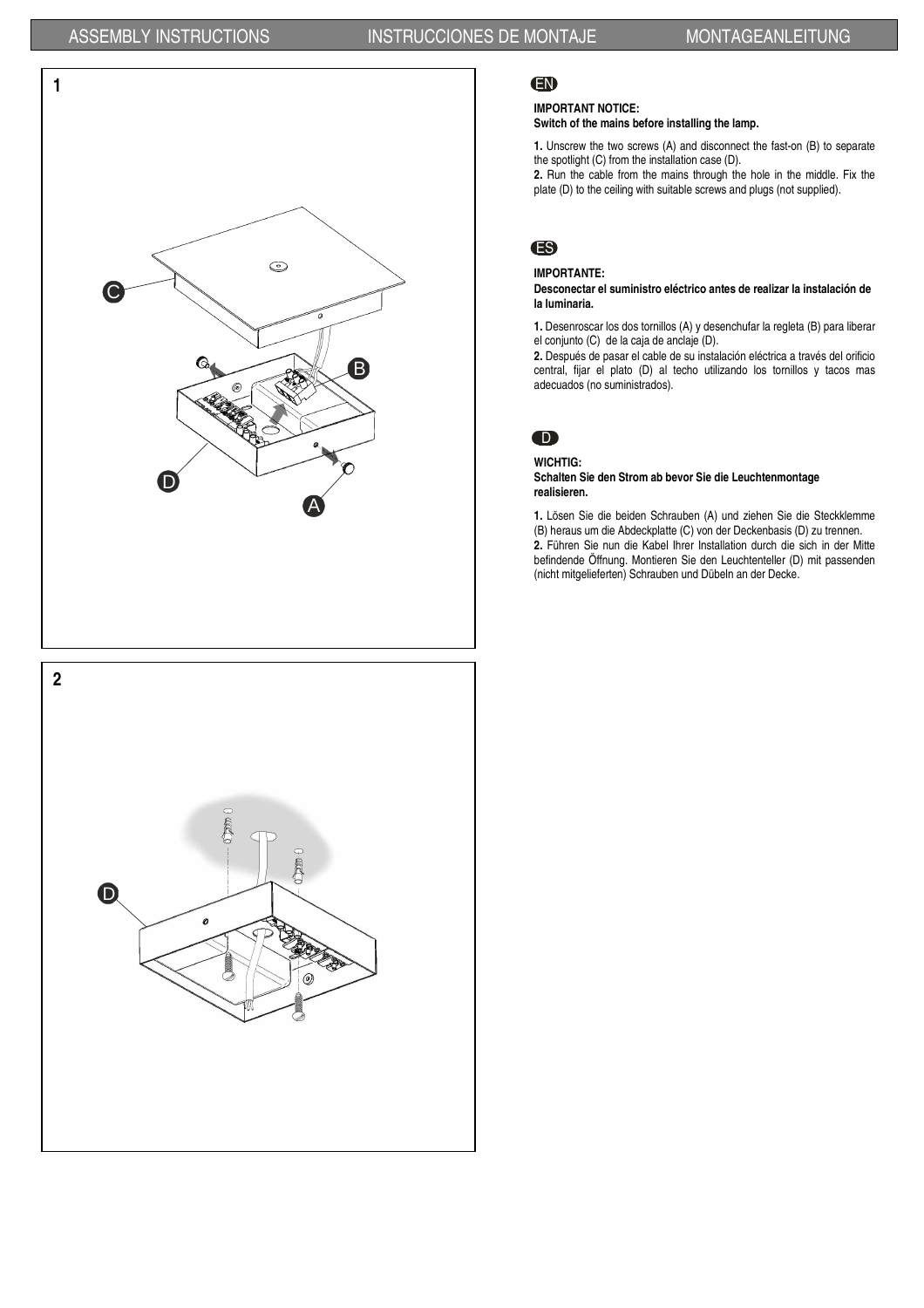



#### EN

**3.** Connect the light fitting to the mains power supply at the terminal blocks (E) as follows:

Dimmable with the DALI system: Connect terminal **L**, **N**, **T/T**, while connecting the DALI control digital signal lines at terminals **1** and **2** (see diagram X).

Dimmable 1-10V: Connect terminal **N** and **T/T** at the terminals as shown, while connecting the line running through the dimmer in your installation at terminal **L**. Connect the electronic control signal lines **+ -** at the terminals shown (See diagram Y).

Adjustable with a switch: Connect terminal **L**, **N** and **T/T** at the terminals as shown.

At the terminal shown **P** on the second terminal block connect the additional line leading to the switch in your installation (See diagram Z).

Non-dimmable: Connect **N** and **T/T** at the terminals as shown, while connecting the line running through the switch in your installation at terminal **L** (See diagram W).

#### **VERY IMPORTANT:**

Once the light fitting has been connected and switched on, if you change to a different dimming system this could cause operating problems. In these cases you need to perform a **RESET** on the driver fitted. Please consult VIBIA.

# ES

**3.** Efectuar la conexión de la luminaria a la red eléctrica en los bloques de conexión (E) de la siguiente manera:

Regulable con sistema DALI: Conectar polo **L**, **N**, **T/T**, mientras que en los polos **1** y **2** conectar las líneas de señal digital de control DALI. (Ver Diagrama X).

Regulable 1-10V: Conectar polo **N** y **T/T** en los polos según se indica, mientras que en el polo **L** conectar la línea que pasa por el regulador de su instalación. En los polos indicados **+ -** de la segunda regleta conectar las líneas de señal de control electrónico. (Ver Diagrama Y).

Regulable con pulsador: Conectar polo **L**, **N** y **T/T** en los polos según se indica.

En el polo indicado **P** de la segunda regleta conectar la línea adicional que pasa por el pulsador de su instalación. (Ver Diagrama Z).

Sin regulación: Conectar **N** y **T/T** en los polos según se indica, mientras que en el polo **L** conectar la línea que pasa por el interruptor de su instalación (Ver Diagrama W).

#### **MUY IMPORTANTE:**

Una vez la luminaria se ha conectado y encendido, si se cambia a otro sistema de regulación puede dar problemas funcionales. En estos casos se necesita hacer un **RESET** sobre el driver montado. Consultar con VIBIA.

#### D

**3.** Realisieren Sie den elektrischen Anschluss im Anschlussblock (E) an das Stromnetz an:

Mit DALI-System dimmbar: Führen Sie an Pol **L**, **N**, **T/T** den Anschluss durch, während Sie die Pole **1** und **2** an die Leitungen anschließen, die zur digitalen DALI-Kontrolle führen. (S. Anschluss-Schema X).

Dimmbar 1-10V: Schließen Sie Pol **N** und **TT** wie angezeigt an die Pole an, während Sie an Pol **L** die durch den Dimmer verlaufende Leitung anschließen. An den gekennzeichneten Polen **+ -** der zweiten Klemmleiste die Leitungen anschließen, die zu den Kontrollleuchten führen (s. Anschluss-Schema Y).

Dimmbar mit Tastenregulierung: Schließen Sie Pol **L**, **N** und **T/T** an den entsprechend angezeigten Polen an.

An dem gekennzeichneten Pol **P** der zweiten Klemmleiste die Zusatzleitung für die Tastenregulierung Ihrer Installation anschließen. (S. Anschlussschema Z).

Ohne Dimmer: Schließen Sie **N** und **TT** wie angezeigt an die Pole an, während Sie an den **L**-Pol die durch den Schalter verlaufende Leitung anschließen. (S. Anschlussschema W).

#### **SEHR WICHTIG:**

Ist die Lampe erst einmal angeschlossen und eingeschaltet, kann ein Wechsel des Dimmsystems zu Funktionsproblemen führen. In diesen Fällen muss am montierten Treiber (oder Treibern) ein **RESET** durchgeführt werden. Fragen Sie bei VIBIA nach.